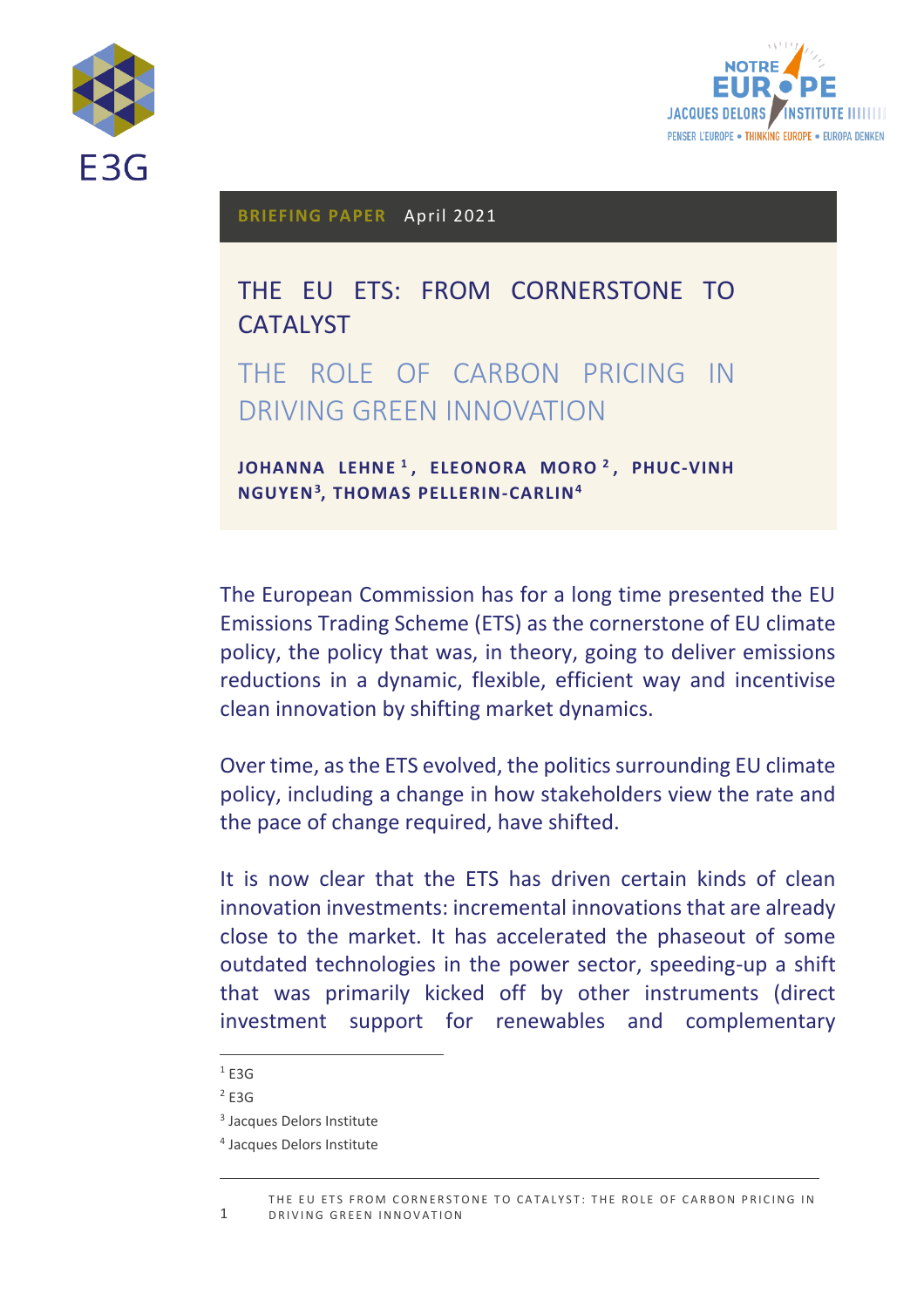



regulation). Yet, the ETS has so far largely failed to incentivise the development of solutions to reduce emissions in the energyintensive industry sectors.

This paper explores the relationship between carbon pricing and innovation, setting out the key theoretical dynamics and elaborating on how these have played out in practice in the EU ETS. It concludes that, while the ETS cannot be the cornerstone of EU climate policy, it can be reformed to act as a powerful catalyst to accelerate the clean energy innovations needed to help the EU reach climate neutrality by 2050. This paper therefore ends with a set of recommendations in the context of the upcoming ETS revision:

- Strengthen the carbon price to foster close-to-market innovation
- Reduce price volatility by implementing an EU-wide carbon floor price that gradually increases over time
- Phase-out free allocations of ETS allowances by 2025 while preventing the occurrence of carbon leakage
- Increase the share of revenues from auctioning of ETS allowances dedicated to research & innovation
- Combine the ETS with ambitious regulatory policies to help pull through climate-neutral innovations

2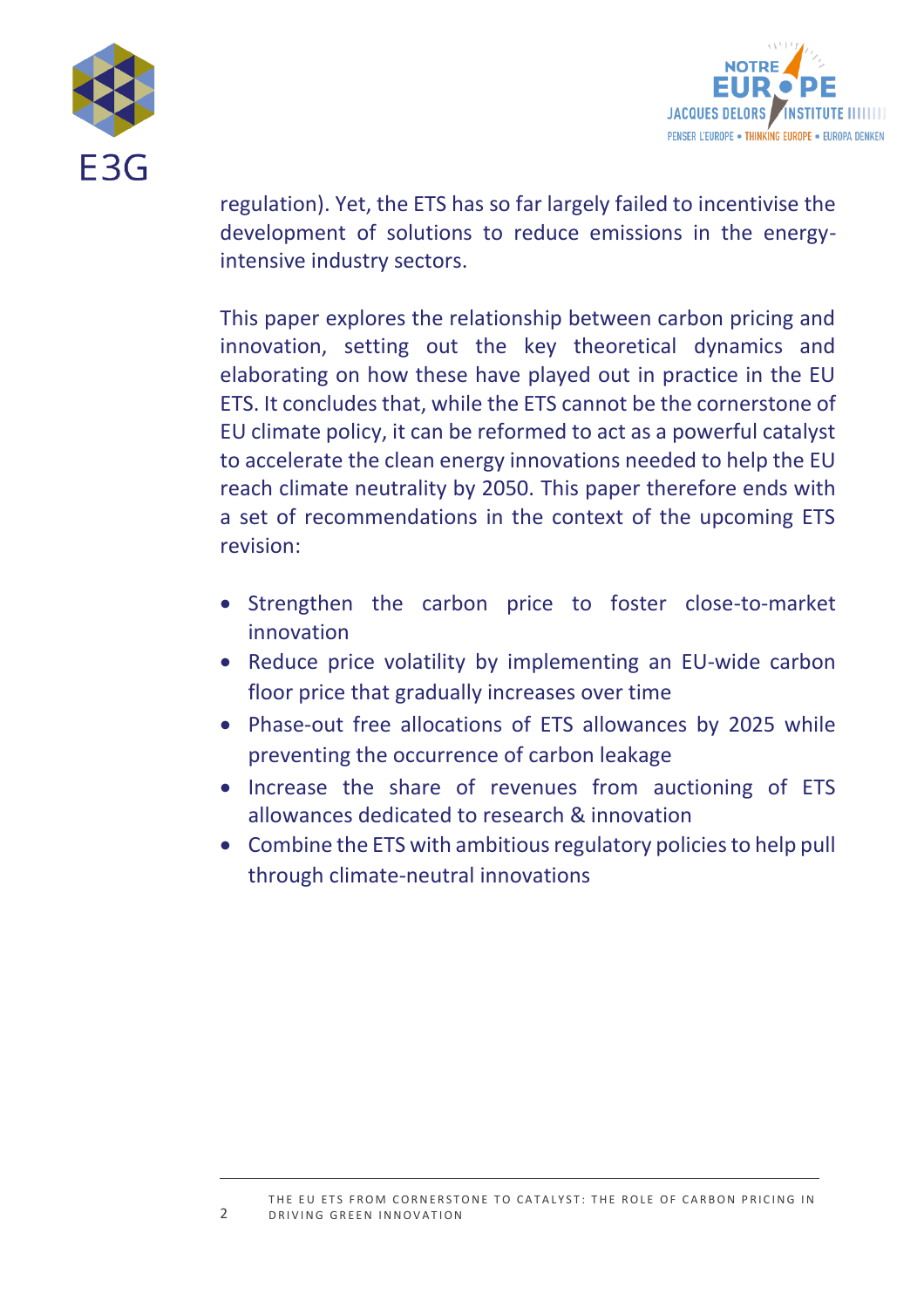



## Section 1: What is the EU ETS?

#### **How the EU ETS works**

The EU Emissions Trading Scheme (ETS) is the world's largest carbon market, covering 40% of EU greenhouse gas emissions and roughly 11,000 installations. 5 It was originally created in 2003, as a means of jointly achieving the EU target agreed under the 1997 Kyoto Protocol.

The ETS aims to help EU member states cost-effectively reduce greenhouse gas emissions, via a 'cap and trade' scheme that sets a limit on the amount of  $CO<sub>2</sub>$ emissions that can be produced in key sectors. Within this limit, companies can trade emissions allowances. In theory this ensures that emissions are reduced in places where it would cost the least to make those cuts. The overall emissions limit (or cap) is then reduced over time so that total emissions decline, based on a linear reduction factor.

The sectors covered and the allowance allocation method in the ETS have evolved in four distinct 'phases' since the scheme was launched (see figure  $1)^6$ .

## **Figure 1. ETS Phases**



The current ETS covers installations in the power and heat generation sectors, energy intensive industries and commercial aviation (limited to flights between airports located in the European Economic Area), with some exceptions based on installation size. Allowances are either auctioned or allocated for free, based on benchmarks that aim to reward the most efficient installations. Auctioning is

<sup>5</sup> European Commission, **[EU Emissions Trading System](https://ec.europa.eu/clima/policies/ets_en)**

<sup>6</sup> European Commission, **[EU ETS Phases 1 and 2 \(2005-2012\);](https://ec.europa.eu/clima/policies/ets/pre2013_en)** European Commission, **[EU](https://ec.europa.eu/clima/policies/ets_en)  [Emissions Trading System \(EU ETS\)](https://ec.europa.eu/clima/policies/ets_en)**

<sup>3</sup> THE EU ETS FROM CORNERSTONE TO CATALYST: THE ROLE OF CARBON PRICING IN DRIVING GREEN INNOVATION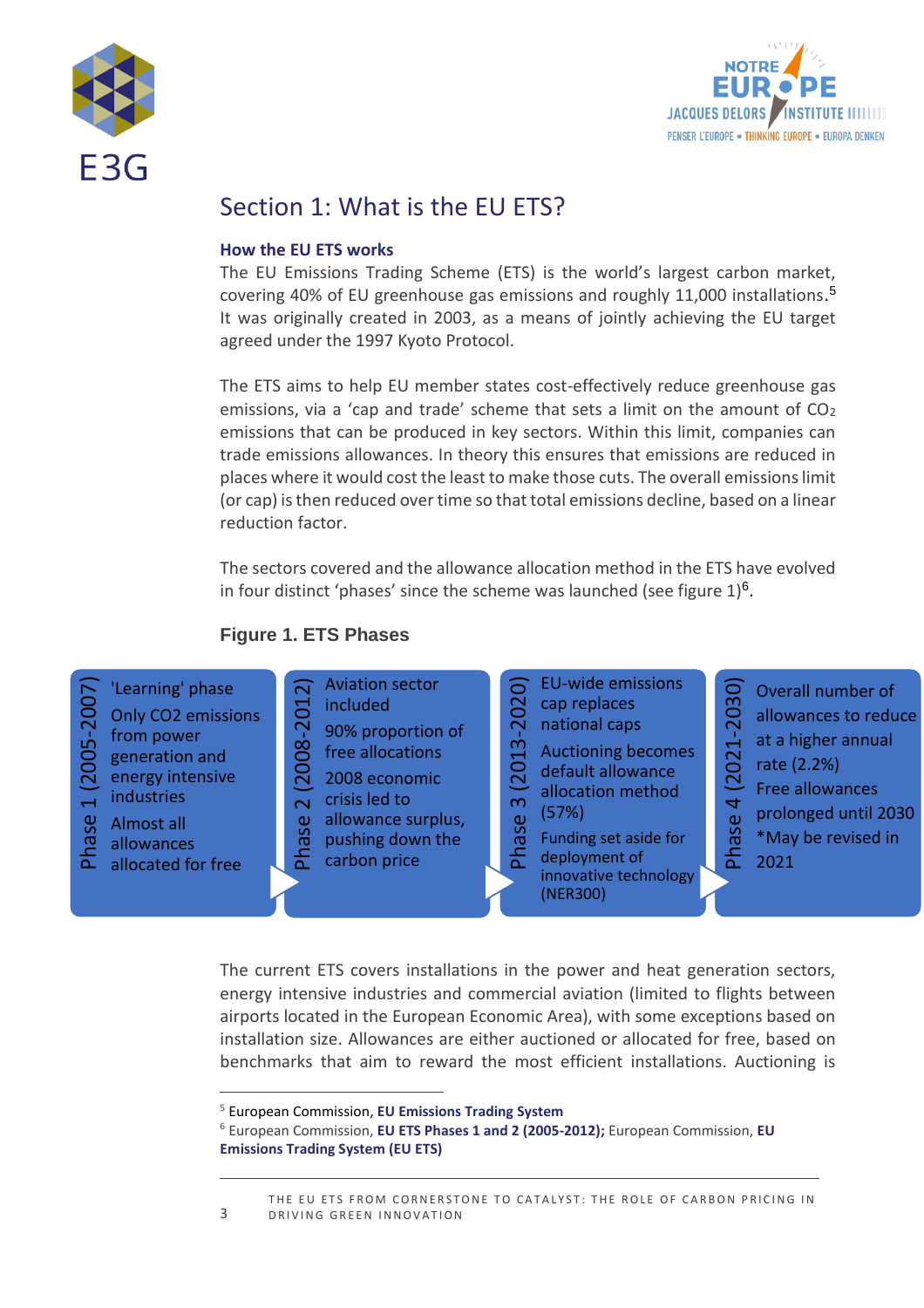



currently the default method for allocating allowances. However, 43% of allowances are still allocated for free, in particular to energy-intensive industry sectors deemed to be at risk of carbon leakage due to their exposure to international competition. 7

#### **How the EU ETS allowance price has evolved over time**

The EU ETS allowance price has fluctuated over time (see Figure 2). There are various reasons for these fluctuations, including the number of allowances available, market design, economic growth, energy prices, the wider political context and market expectations. Both the low level and volatility of the allowance price has limited the extent to which the scheme has incentivised the reduction of greenhouse gas emissions. A market stability reserve (MSR) introduced in 2019 to reduce allowance surplus and ensure a higher and more robust carbon price has had some success in stabilising the price, by transferring surplus and unallocated allowances to the reserve including during the COVID-19 crisis. However, it was initially designed to deal with existing oversupply in the system rather than remedy exogenous shocks and may eventually not be up to the task of managing such shocks.



#### **Figure 2. EU allowance price over time**

Figure 2 Data Source: ETS price from Ember Daily EU ETS carbon market price **<https://ember-climate.org/data/carbon-price-viewer/>**

<sup>7</sup> European Commission, **[EU ETS Free allocation](https://ec.europa.eu/clima/policies/ets/allowances_en)**

 $\Delta$ THE EU ETS FROM CORNERSTONE TO CATALYST: THE ROLE OF CARBON PRICING IN DRIVING GREEN INNOVATION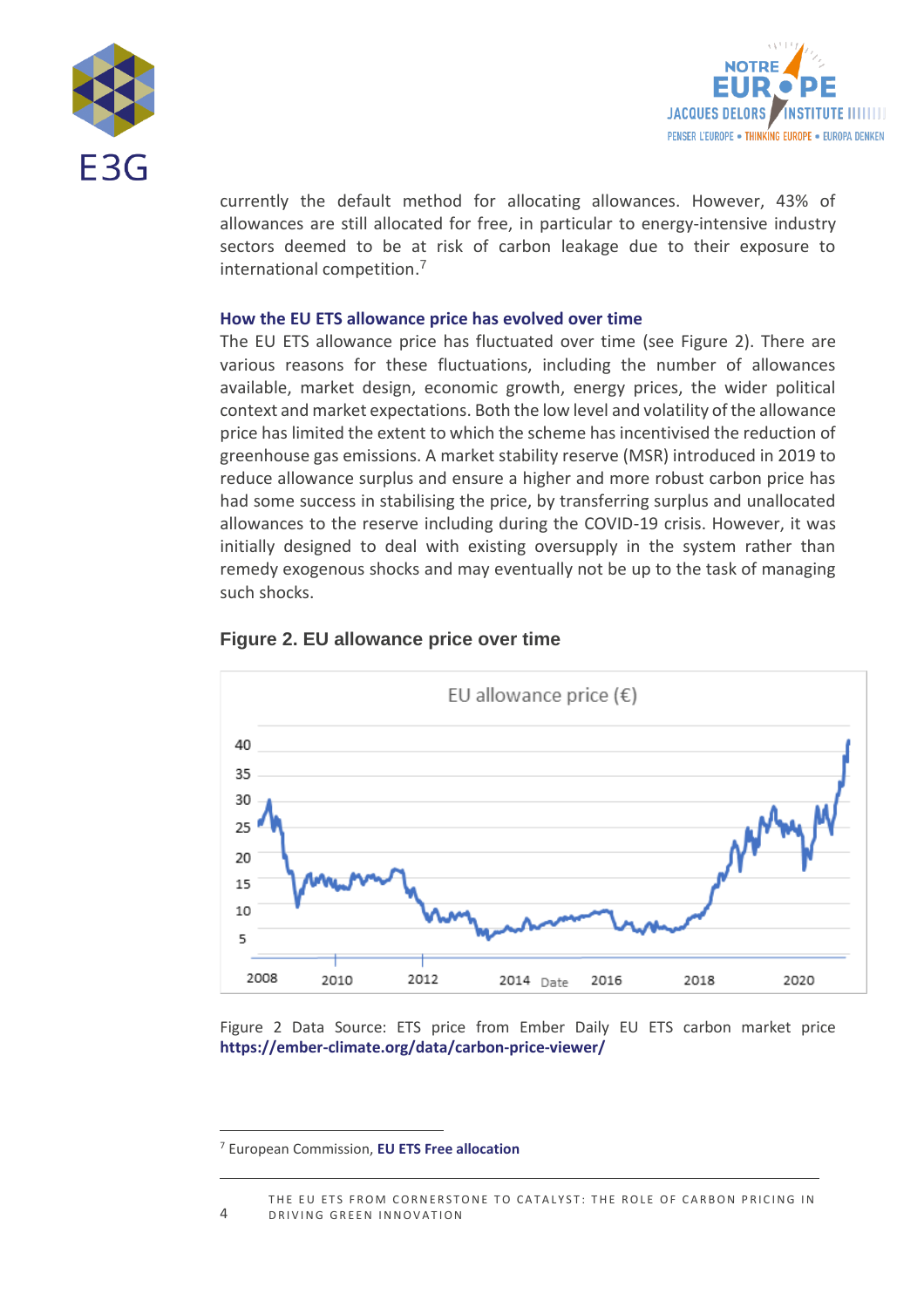



## **Design flaws**

The ETS has been hampered by design flaws from the start. Emission caps are set ex-ante by policymakers who worry more about high carbon prices than low ones. As a result, a surplus of allowances has led to systematically low prices, with the carbon price being virtually ineffectual in its first decade. Price levels for instance went from around 30€/tCO2 in 2008, to less than 5€/tCO2 in 2013 (see figure 2). Moreover, EU policymakers chose to award free emissions allowances to energyintensive industry on the basis of historical output levels, thereby creating perverse incentives to keep older, more polluting plants active.

Recent reforms to the ETS have partially addressed these flaws, and prices have risen to around €40/tCO2 today. This price level has been high enough to trigger important changes in the electricity sector. It, however, still falls short of where it needs to be for meaningful investments to happen across ETS sectors (see Section 2.1).

## **Does the EU ETS reduce emissions?**

The EU ETS has, on balance, not delivered emissions reductions on the scale or at the speed required to achieve climate neutrality by 2050. The European Commission estimates that emissions from installations covered under the EU ETS have decreased by around 35% between 2005 and 2019<sup>8</sup>. However, this conceals large differences between the sectors: for example, emissions from the industrial sector only dropped by 1% between 2012 and 2018, while emissions from the power sector dropped by 22% over the same period.  $9$  This difference can be partially attributed to the fact that the industrial sector still receives more than 95% of its emissions allowances for free, while there is almost no free allocation in the power sector.<sup>10</sup> This poorly targeted allocation of free allowances has numbed carbon price signals for some of the most polluting sectors in the EU.

In addition, it is difficult to isolate effects of the EU ETS on emissions reductions from other policies (such as subsidies to develop renewable electricity sources, power plant pollution standards under the Industrial Emissions Directive, declining renewable energy costs) and external factors (such as changes in European consumption patterns). In the industrial sector, according to the International Energy Agency (IEA), "the EU ETS does not seem to have significantly contributed

<sup>8</sup> European Commission, **[EU Emissions Trading System \(EU ETS\)](https://ec.europa.eu/clima/policies/ets_en)**

<sup>9</sup> Carbon Market Watch (2020), **[The EU ETS as an important tool to achieve the European Green](https://carbonmarketwatch.org/2020/06/23/the-eu-emission-trading-system-carbon-pricing-as-an-important-tool-to-achieve-the-objectives-of-the-green-deal/)  [Deal objectives](https://carbonmarketwatch.org/2020/06/23/the-eu-emission-trading-system-carbon-pricing-as-an-important-tool-to-achieve-the-objectives-of-the-green-deal/)**

<sup>10</sup> Carbon market Watch (2021), **[Recommendations for the EU ETS Review](https://carbonmarketwatch.org/wp-content/uploads/2021/04/A-New-Hope_recommendations-for-the-EU-ETS-review-2.pdf)**

<sup>5</sup> THE EU ETS FROM CORNERSTONE TO CATALYST: THE ROLE OF CARBON PRICING IN DRIVING GREEN INNOVATION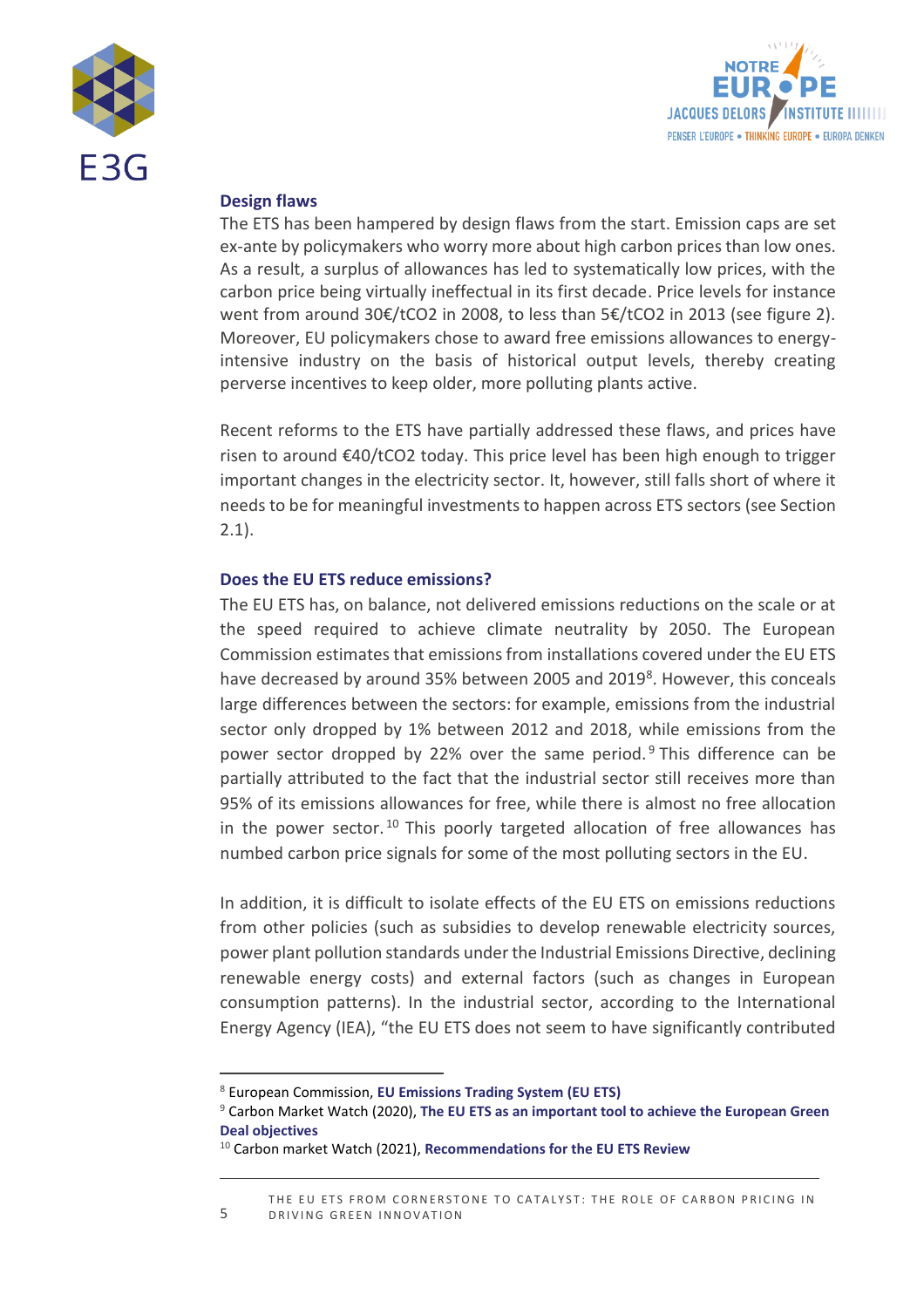



to the decarbonisation of industrial installations."<sup>11</sup> In the electricity sector, according to the Institute for Climate Economics (I4CE), the EU reduction in CO2 emissions from electricity generation (2005-2018) are to be first and foremost attributed to the development of renewable electricity sources.<sup>12</sup>

# Section 2: What's the role of carbon pricing for innovation?

One of the key ways in which the ETS is supposed to drive down emissions in covered sectors is by incentivising clean innovation development and deployment in these sectors.<sup>13</sup> There are two main dynamics at play here:

- > *Direct*: carbon pricing as an incentive for innovation investment
- > *Indirect:* carbon pricing as a means of generating revenues for innovation investment.

The following section explores how these two dynamics have played out in the ETS.

## **How good is the ETS at driving innovation investment?**

Although the effects of the ETS on low-carbon technology innovation can be difficult to isolate, there is evidence that the creation of the EU ETS generated a boost to certain incremental clean energy innovation. 14

One study finds that patenting in sectors covered by the ETS increased by up to 10% compared to sectors not covered by the ETS.<sup>15</sup> Nevertheless, carbon pricing has so far largely failed to incentivise the development of solutions to reduce emissions in the sectors that **are most difficult to decarbonise**. <sup>16</sup> This can be partially explained by the fact that putting a price on carbon gives an incentive to

<sup>11</sup> International energy Agency (2020), **[European Union 2020 Energy Policy Review](https://www.iea.org/reports/european-union-2020)**

<sup>12</sup> I4CE (2019), **Mind the gap – [aligning the 2030 EU climate and energy policy framework to](https://www.i4ce.org/wp-core/wp-content/uploads/2019/03/I4CE-Enerdata_Mind-the-gap-full-report_web.pdf)  [meet long-term climate goals](https://www.i4ce.org/wp-core/wp-content/uploads/2019/03/I4CE-Enerdata_Mind-the-gap-full-report_web.pdf)**

<sup>13</sup> European Commission, **[EU Emissions trading System](https://ec.europa.eu/clima/policies/ets_en)**

 $14$  Incremental innovations involve smaller improvements in individual components (e.g. making a wind turbine bigger so it can generate more electricity). They can be distinguished from breakthrough innovations that involve substantial changes in components as well as product architecture (e.g. battery electric vehicles are an example of this: they replace internal combustion engines with electric motors, driveshafts with cables and fuel tanks with batteries, etc.).

<sup>15</sup> Calel & Dechezlepretre (2016), **[Environmental Policy and Directed Technological Change:](https://direct.mit.edu/rest/article/98/1/173/58288/Environmental-Policy-and-Directed-Technological)  [Evidence from the European Carbon Market](https://direct.mit.edu/rest/article/98/1/173/58288/Environmental-Policy-and-Directed-Technological)**

<sup>16</sup> Boston Review (2020), **[The trouble with carbon pricing](https://bostonreview.net/science-nature-politics/leah-c-stokes-matto-mildenberger-trouble-carbon-pricing)**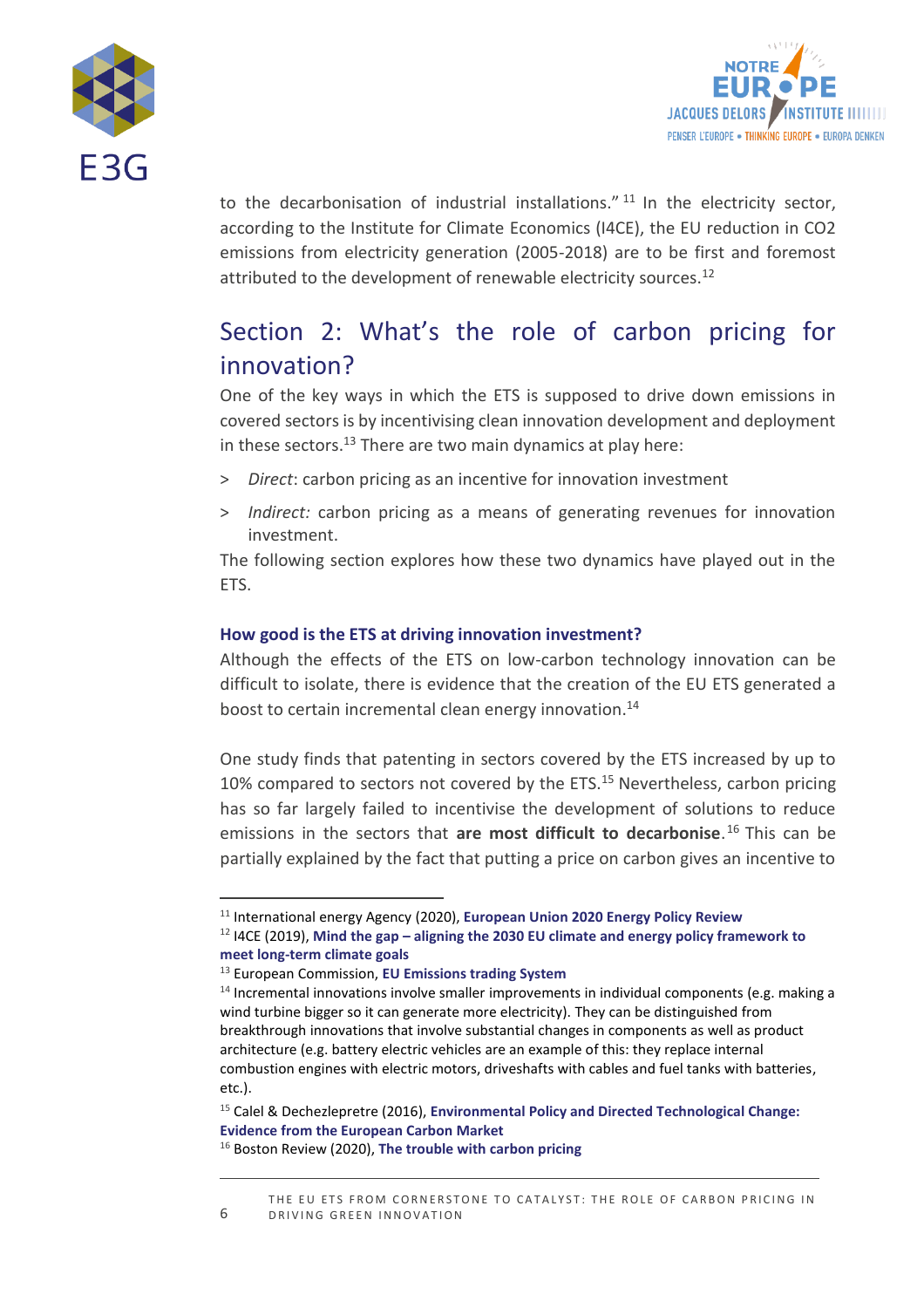



develop innovations that are already close to the market.<sup>17</sup> In edge cases it can, for example, switch the economics of producing a slightly more expensive and marginally cleaner version of cement over conventional processes but it will not trigger the large scale adoption of a breakthrough climate-neutral technology that would radically reduce emissions from cement production. In other words, carbon pricing measures have so far proved useful to accelerate incremental innovation, but unable to trigger the development of breakthrough innovations.

Three key factors help explain this dynamic:

## **1) The carbon price has been too low**

Many of the breakthrough innovations needed to decarbonise the EU economy will require a carbon price on the order of  $£100-170/tCO<sub>2</sub>$  to become competitive<sup>18</sup>. This goes beyond what the EU allowance price is likely to reach over the next 10 years, and price levels in excess of  $\epsilon$ 100/tCO<sub>2</sub> may not be politically viable. As a result, the ETS needs to be embedded in a much broader policy framework drawing on regulatory as well as market-based tools, including: product standards and requirements to mandate the production of cleaner technologies, procurement policies to grow demand for cleaner products and services, carbon contracts for difference to bridge the price gap and ensure targeted support for breakthrough innovative production processes.

<sup>17</sup> Dechezlepretre, Bassi & Duffy (2016), **[Submission to the consultation by the Department for](https://www.lse.ac.uk/granthaminstitute/wp-content/uploads/2017/03/Innovation-plan-consultation_final.pdf)  [Energy and Climate Change on ensuring regulation encourages innovation](https://www.lse.ac.uk/granthaminstitute/wp-content/uploads/2017/03/Innovation-plan-consultation_final.pdf)**

<sup>18</sup> Agora Energiewende (2020), **[A clean Industry package for the EU: making sure the European](https://static.agora-energiewende.de/fileadmin/Projekte/2020/2020_10_Clean_Industry_Package/A-EW_194_Clean-Industry-Package-EU_WEB.pdf)  [Green Deal kick-starts the transition to climate-neutral industry](https://static.agora-energiewende.de/fileadmin/Projekte/2020/2020_10_Clean_Industry_Package/A-EW_194_Clean-Industry-Package-EU_WEB.pdf)**

THE EU ETS FROM CORNERSTONE TO CATALYST: THE ROLE OF CARBON PRICING IN DRIVING GREEN INNOVATION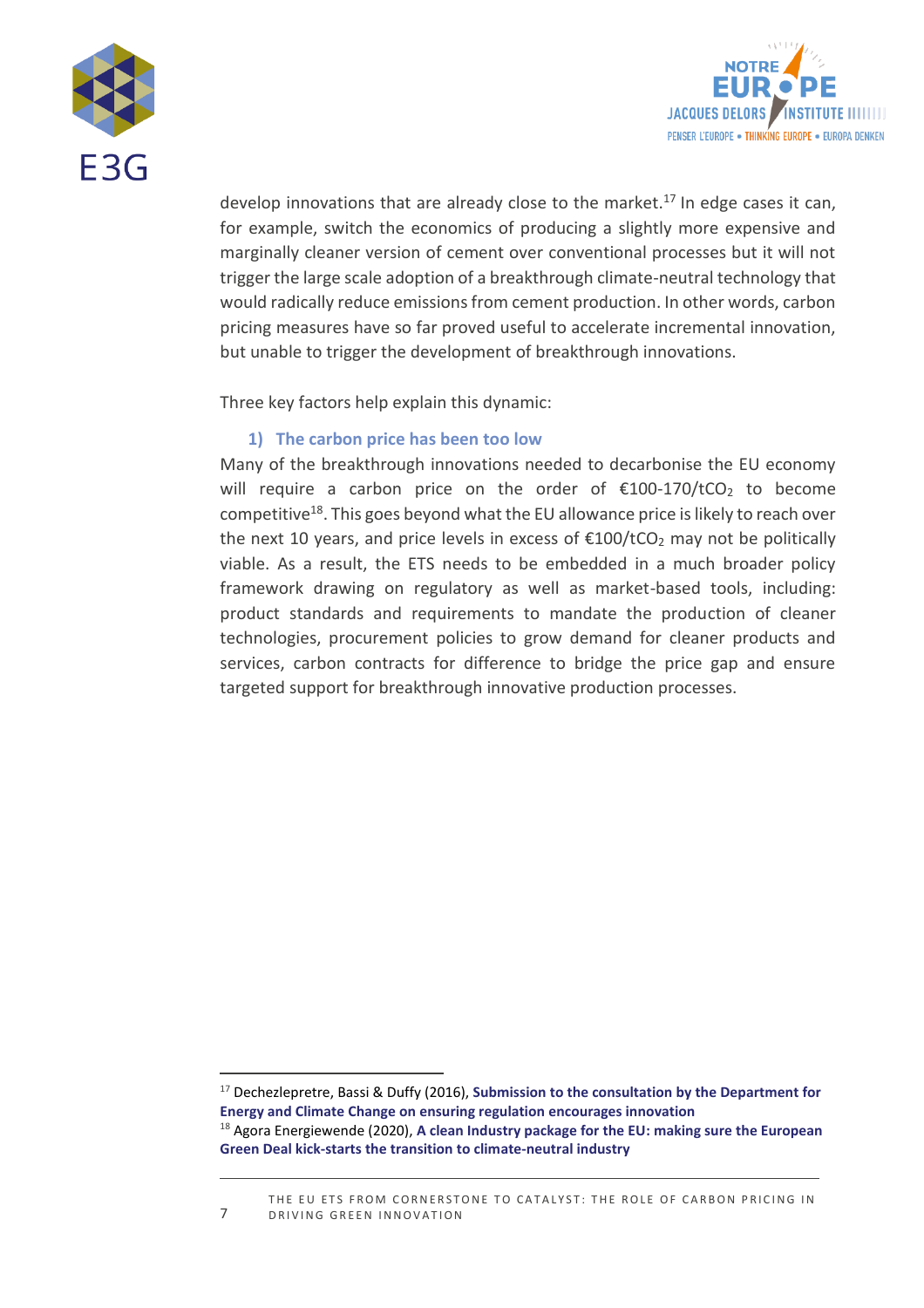





## **Figure 3. Break even CO2 cost estimates for selected low-carbon energy intensive industry technology**

Figure 3 Data Sources: Break even costs from Agora Energiewende (2019), Sartor and Bataille (2019), Material Economics (2019), ETS price from Ember Daily EU ETS carbon market price **<https://ember-climate.org/data/carbon-price-viewer/>**

*NB: Figure 3 represents lower bound estimates for several technology costs and typically assume €50/MWh of electricity*

## **2) The carbon price has been too unpredictable**

Price predictability is critical to trigger a significant reduction of greenhouse gas emissions as it incentivises both innovation and long-term investment decisions in clean technologies. However, the design of an emissions trading system leaves the price determination to market forces, making price fluctuation inherent by nature<sup>19</sup>. The excessive variability of the carbon price over the past few years has severely hindered long-term investment choices, since they were considered riskier. Even though we cannot expect the ETS to reach the price predictability of a carbon tax $^{20}$ , improving the predictability of carbon pricing will be essential to restore investors' confidence.

To that extent, the update of the ETS regulation might help increase long-term price predictability. In theory, the EU climate neutrality objective, alongside the updated 2030 emission reductions target of 55% relative to 1990 levels, may offer the credibility the market was lacking in the eyes of the participating entities, as

<sup>&</sup>lt;sup>19</sup> Delbeke, and Vis (2019), **[Towards a Climate-Neutral Europe | Taylor & Francis Group](https://www.taylorfrancis.com/books/oa-edit/10.4324/9789276082569/towards-climate-neutral-europe-jos-delbeke-peter-vis?context=ubx&refId=5f0a85c0-4f7f-4e3e-9c32-8c9cb53c4deb)** <sup>20</sup> Hassler, Krusell, and Nycander, (2016), **[Climate policy](http://hassler-j.iies.su.se/PAPERS/EP_2016.pdf)**

THE EU ETS FROM CORNERSTONE TO CATALYST: THE ROLE OF CARBON PRICING IN DRIVING GREEN INNOVATION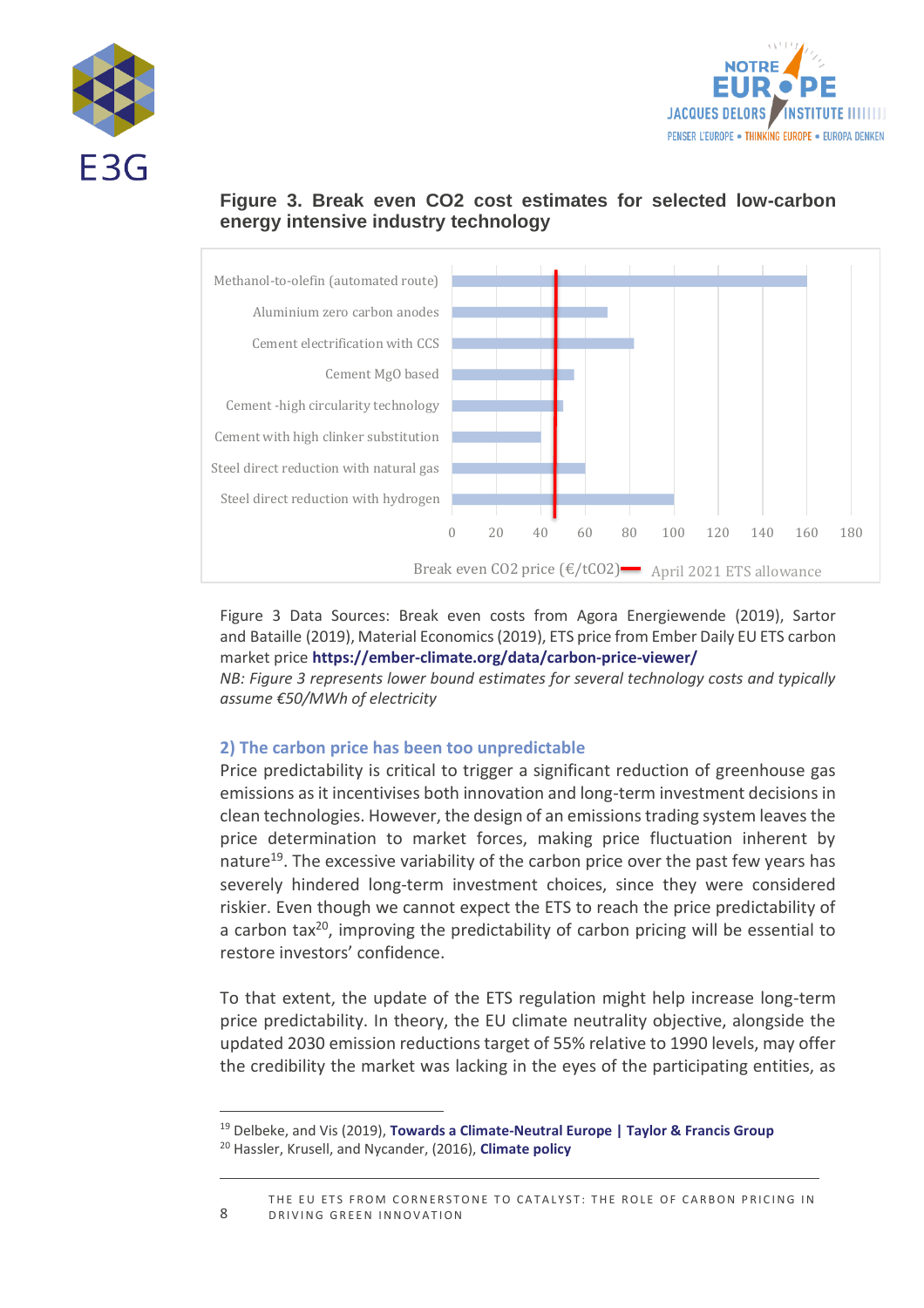



long as they are not struck by myopia<sup>21</sup>. While it is coincidental, the fact that the end of phase 4 occurs in 2030, should ensure a stable and predictable legal basis over an extended period of time which is highly beneficial when it comes to providing certainty to investors. Moreover, the recently introduced market stability reserve (MSR) is likely to help to stabilise the carbon price in the face of shocks, policy changes or technological development, which make it harder to predict future demand for allowances. Indeed, banking surplus allowances to the reserve will allow short-term flexibility, resulting in better price stabilisation.

#### **3) The carbon price signal has been dampened by too many loopholes**

Another issue to address is the free allocation of allowances to energy-intensive industries. Many energy-intensive basic materials are internationally traded commodities. Free allowances are in place to protect against possible carbon leakage and industry sectors have successfully lobbied to retain free allowances through successive ETS revisions.

However, as highlighted by the European Court of Auditors<sup>22</sup>, free allocation has not been sufficiently well targeted to date. Some sectors have benefitted from significantly more allocation than needed. Free allocation has created distortions in the way the carbon price operates, dampening the carbon price signal for these sectors and has thus failed to sufficiently incentivise producers in these sectors to invest in breakthrough innovations.

The upcoming ETS revision presents an opportunity to shift from a system which has prioritised preserving industry in the face of external competition to one more focused on transforming industry in the shift to a climate-neutral economy. Phasing out free allowances or ensuring a more targeted approach will mean that EU industries will face a stronger carbon price signal, but it will also generate resources to ensure that industries can be supported to transition in a more concerted way via direct innovation support. After all, an accelerated shift to breakthrough clean production processes will be the best protection against carbon leakage in the long run. However, to make it politically viable the phase out of free allocation should be paired with new solutions to address carbon leakage risks, including, for example, the carbon border adjustment mechanism.<sup>23</sup>

<sup>21</sup> Quemin and Trotignon (2019), **[Intemporal emissions trading and market design: an](https://www.lse.ac.uk/GranthamInstitute/wp-content/uploads/2019/01/working-paper-316-Quemin-Trotignon.pdf)  [application to the EU-ETS](https://www.lse.ac.uk/GranthamInstitute/wp-content/uploads/2019/01/working-paper-316-Quemin-Trotignon.pdf)**. According to the authors, myopia implies that firms decreasingly account for estimated annual abatement efforts the farther away they look into the future. <sup>22</sup> European Court of Auditors (2020), **[Special Report: The EU's Emissi](https://www.eca.europa.eu/Lists/ECADocuments/SR20_18/SR_EU-ETS_EN.pdf)ons trading System: free [allocation of allowances needed better targeting](https://www.eca.europa.eu/Lists/ECADocuments/SR20_18/SR_EU-ETS_EN.pdf)**

<sup>23</sup> Lamy, Leturcq, Pons (2020), **A European border carbon adjustment proposal – greening EU trade**

THE EU ETS FROM CORNERSTONE TO CATALYST: THE ROLE OF CARBON PRICING IN DRIVING GREEN INNOVATION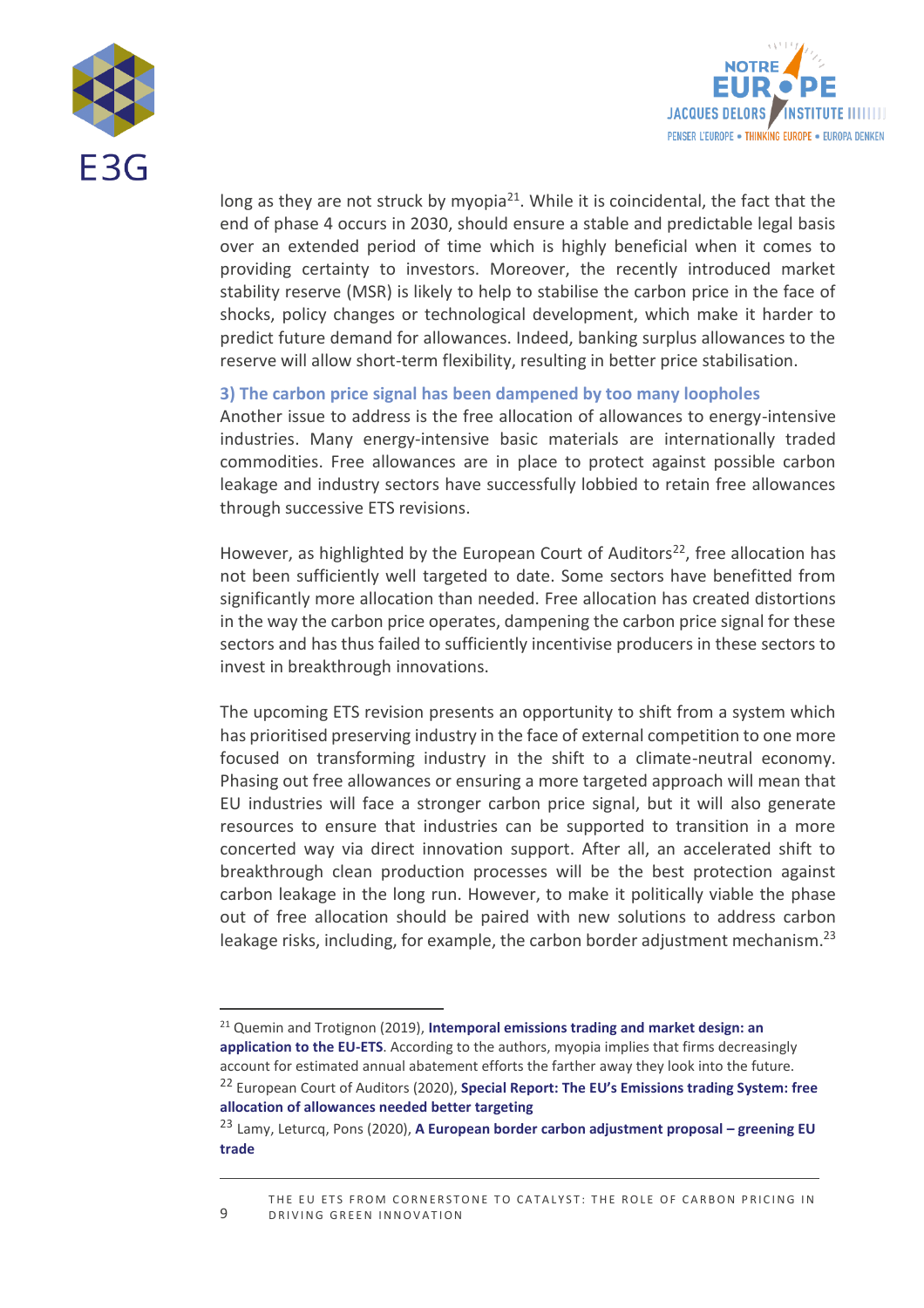



Finally, there is a built-in expiration date on free allowances. They are drawn from a fixed share of an overall pot of allowances that is decreasing in line with the ETS cap. Depending on the level of ambition set in the upcoming ETS revision, free allocation may have to be phased down in any case somewhere between 2026 and 2030.

#### **A powerful catalyst to accelerate the decarbonisation of the power sector**

As the price of allowances increased in the last few years, the ETS proved to be particularly effective at reducing the use of coal to generate electricity in the EU. As coal is the most polluting way to generate electricity, it is also the most impacted by the increase in the ETS price. The ETS thus seems to accelerate the ongoing phase-out of coal, resulting in more market space for the use of existing natural gas power plants in the short term, an incrementally innovative carbonintensive technology, as well as the necessary deployment of renewable electricity sources in the medium term.<sup>24</sup> This is confirmed by recently released data from the European Environment Agency, that assesses the major decline in coal power generation between 2018 and 2019 in EU countries, especially Germany, Spain, and the Netherlands.<sup>25</sup>

In other words, in the electricity sector, clean energy innovation was first and foremost triggered by non-ETS instruments, but the ETS now acts as a catalyst to accelerate the phase out of the most outdated and polluting technologies, thus opening market space for the deployment of more renewable capacities in this decade. As the International Energy Agency puts it, the "success of the combination of the ETS and sector-specific policies is an important lesson learned"<sup>26</sup> for the electricity sector. The European Commission should therefore approach its ETS reform in a manner that increase the chances that such success could also occur in other ETS sectors, including energy-intensive industries.

#### **Use of ETS revenues for innovation investment**

Between 2012 and June 2020, the ETS revenues (from installations in EU member states, the UK and EEA countries) generated more than  $\epsilon$ 57 billion<sup>27</sup>. Despite the COVID-19 crisis, €7.9 billion euros have already been generated for the first half of 2020 as compared to the €14 billion generated both in 2018 and in 2019. In comparison, in 2018 research & innovation public investment for clean energy

<sup>24</sup> IEA (2020) **[European Union 2020, Energy Policy Review](https://www.iea.org/reports/european-union-2020)** (p. 292)

<sup>25</sup> EEA (2020), T**[he EU Emission Trading System in 2020: trends and projections](https://www.eea.europa.eu/publications/the-eu-emissions-trading-system-1)**

<sup>26</sup> IEA (2020) **[European Union 2020, Energy Policy Review](https://www.iea.org/reports/european-union-2020)** (p. 70)

<sup>27</sup> European Commission (2020), **[Report on the functioning of the European carbon market](https://eur-lex.europa.eu/legal-content/EN/TXT/?uri=CELEX:52020DC0740#footnote42)**

<sup>1 0</sup> THE EU ETS FROM CORNERSTONE TO CATALYST: THE ROLE OF CARBON PRICING IN DRIVING GREEN INNOVATION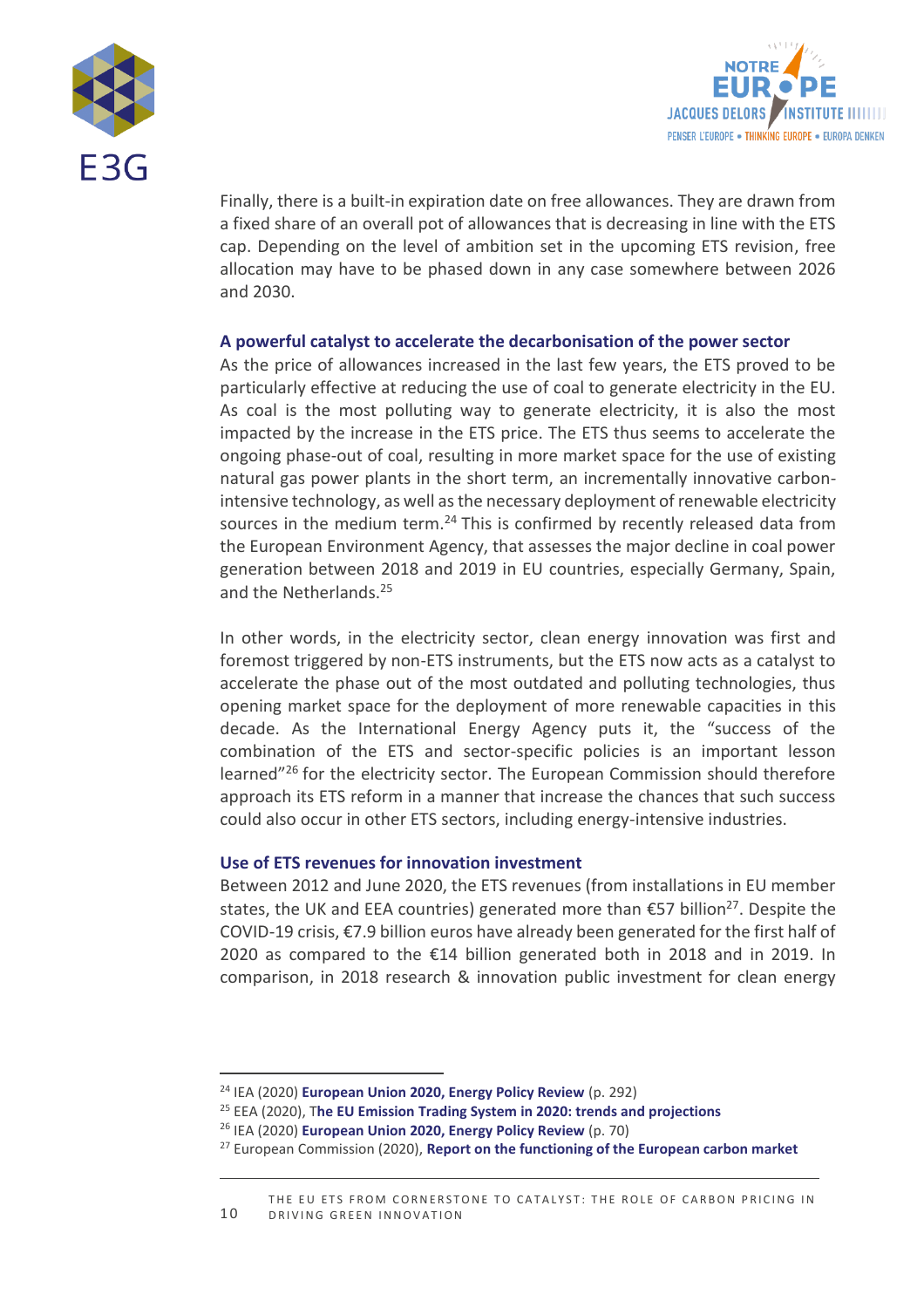



only represented €3.3 billion in the EU-27 (excluding investment made within the framework of the Multiannual Financial Framework) 28 .

Under the EU ETS directive, member states should allocate at least 50% of auction revenue for climate and energy purposes, leaving the rest to be spent at their own discretion. According to the 2020 EU Climate Action Progress Report<sup>29</sup>, from 2013 to 2019, "almost 78% of the revenues went to climate and energy expenditure". During that time frame, these funds were mainly directed towards renewable energy (€12.9 billion) and energy efficiency (€11 billion), while a small margin went to sustainable transport (€3.1 billion) and R&D (€2.1 billion).

The Modernisation Fund, <sup>30</sup> which became operational in January 2021, will support energy investments (renewable energy, energy efficiency, energy storage, energy networks and a just transition in carbon dependent regions) in ten beneficiary member states $31$ . As those ten member states have different starting points when it comes to energy transition, some will benefit more from the expected €14 Bn envelope for the 2021-2030 period. Capped at 2% of the ETS-cap the fund will primarily help member states meet their 2030 target.

The EU Innovation Fund was created to ensure that more ETS revenues support clean energy innovation. An estimated €12.5 billion from the auctioning of 450 million<sup>32</sup> allowances (at a price of  $\epsilon$ 25t/CO<sub>2</sub>) will be available during the 2020-2030 period to finance the commercial demonstration of innovative low-carbon technology solutions in all member states. Projects like carbon capture use and storage, energy storage, innovative renewable energy generation or cleaner production processes for energy-intensive industries could, if selected, rapidly benefit from the fund to invest in new demonstration projects<sup>33</sup>.

Although the Innovation Fund has great potential to help support climate-neutral innovation in ETS sectors, it lacks the resources to do so at the scale and pace required. The first call for the Innovation Fund launched last year was 20 times oversubscribed,<sup>34</sup> clearly showing the huge appetite for more funding in this area

<sup>28</sup> Pellerin-Carlin (2021), **[Europe needs to innovate to become a front-runner](https://eur-lex.europa.eu/legal-content/EN/TXT/?uri=CELEX:52020DC0740#footnote42)**

<sup>29</sup> European Commission (2020), **Kick starting the journey towards a climate-neutral Europe by 2050**

<sup>30</sup> European Commission (2021), **[Fact sheet on the Modernisation Fund](https://ec.europa.eu/clima/policies/budget/modernisation-fund_en)**

 $31$  Those 10 countries are the 13 countries who joined the European Union after 2004, minus Cyprus, Slovenia and Malta. They are Bulgaria, Croatia, Czechia, Estonia, Hungary, Latvia, Lithuania, Poland, Romania and Slovakia.

<sup>&</sup>lt;sup>32</sup> As well as any surplus coming from the NER300 program its ancestor.

<sup>33</sup> European Commission (2021), **[Factsheet on the Innovation Fund](https://ec.europa.eu/clima/sites/clima/files/innovation-fund/innovation_fund_factsheet_en.pdf)**

<sup>34</sup> Carbon Market Watch (2021), **A new hope – [recommendations for the EU emissions trading](https://carbonmarketwatch.org/wp-content/uploads/2021/04/A-New-Hope_recommendations-for-the-EU-ETS-review-2.pdf)  [system review](https://carbonmarketwatch.org/wp-content/uploads/2021/04/A-New-Hope_recommendations-for-the-EU-ETS-review-2.pdf)**

<sup>1 1</sup> THE EU ETS FROM CORNERSTONE TO CATALYST: THE ROLE OF CARBON PRICING IN DRIVING GREEN INNOVATION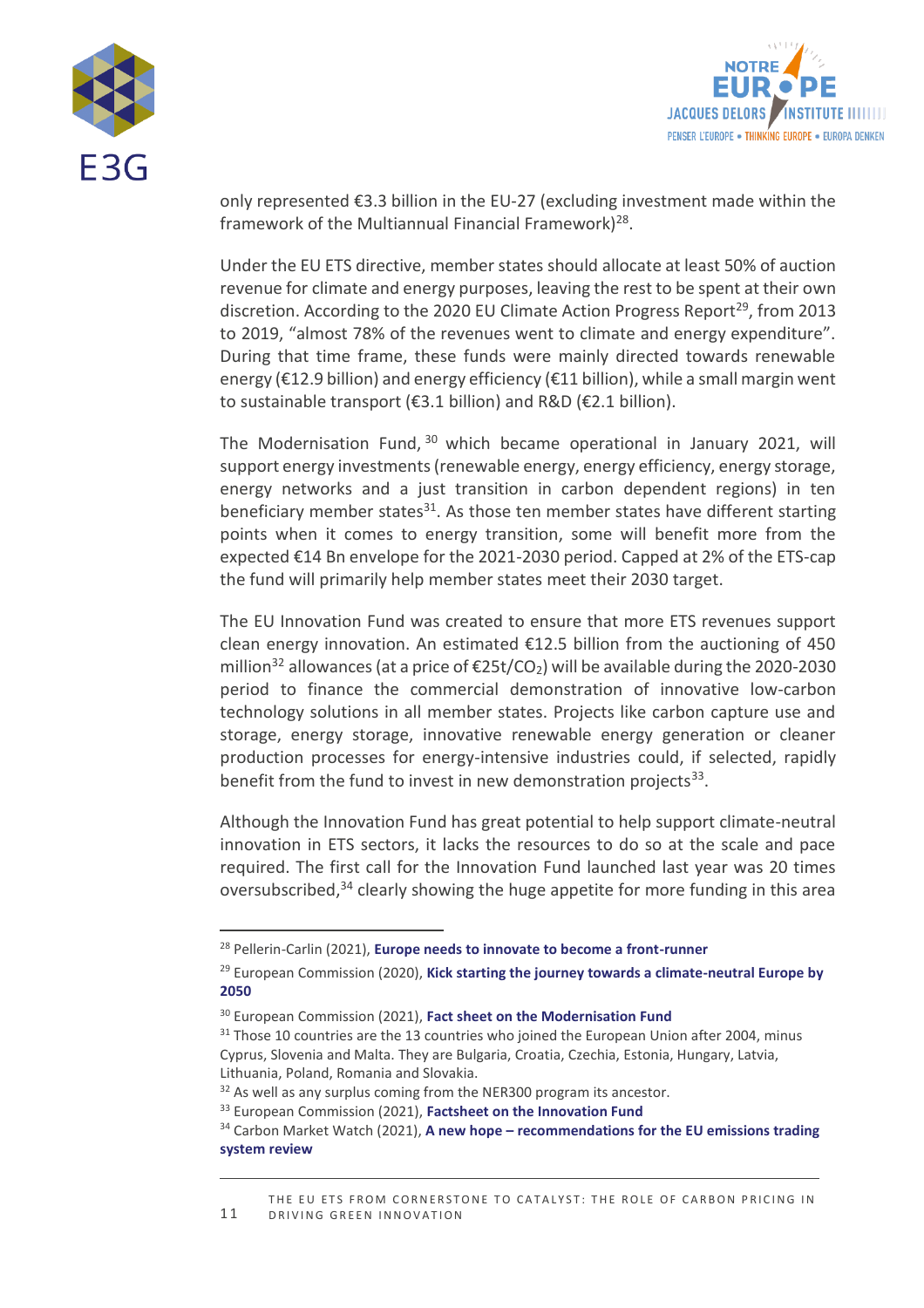



prompting the Commission to explore ways of speeding up the application process for future calls.

## Section 3: Policy recommendations

The upcoming ETS revision presents an opportunity to ensure carbon pricing starts to deliver the innovation development and deployment needed over the next 10 years. Key areas include:

## **Strengthening carbon price to foster close-to-market innovation**

The longer the EU waits, the higher the linear reduction factor will have to be. Starting in 2021, the linear reduction factor has a 2.2% reduction rate of the total quantity of allowances. The politically preferable scenario is likely to keep this value for the 2021-2025 period and increase this factor for the second part of phase 4 (2026-2030). In order to be consistent with the EU 2030 emissions reductions target, this would imply a linear reduction factor of at least 4%<sup>35</sup>, with some modelling indicating 5.2%<sup>36</sup>.





<sup>35</sup> Swedish Environmental Protection Agency (2020), **[Measures to strengthen the EU ETS](http://www.utslappshandel.se/upload/utslappshandel/ets-reforms-a-lit-review-march%20-2020-by-se-epa.pdf)** <sup>36</sup> Ferdinand (2019), **[What a 55% 2030 emission reduction target means for the EU ETS | ICIS](https://www.icis.com/explore/resources/news/2019/08/08/10402210/what-a-55-2030-emission-reduction-target-means-for-the-eu-ets)**

<sup>1 2</sup> THE EU ETS FROM CORNERSTONE TO CATALYST: THE ROLE OF CARBON PRICING IN DRIVING GREEN INNOVATION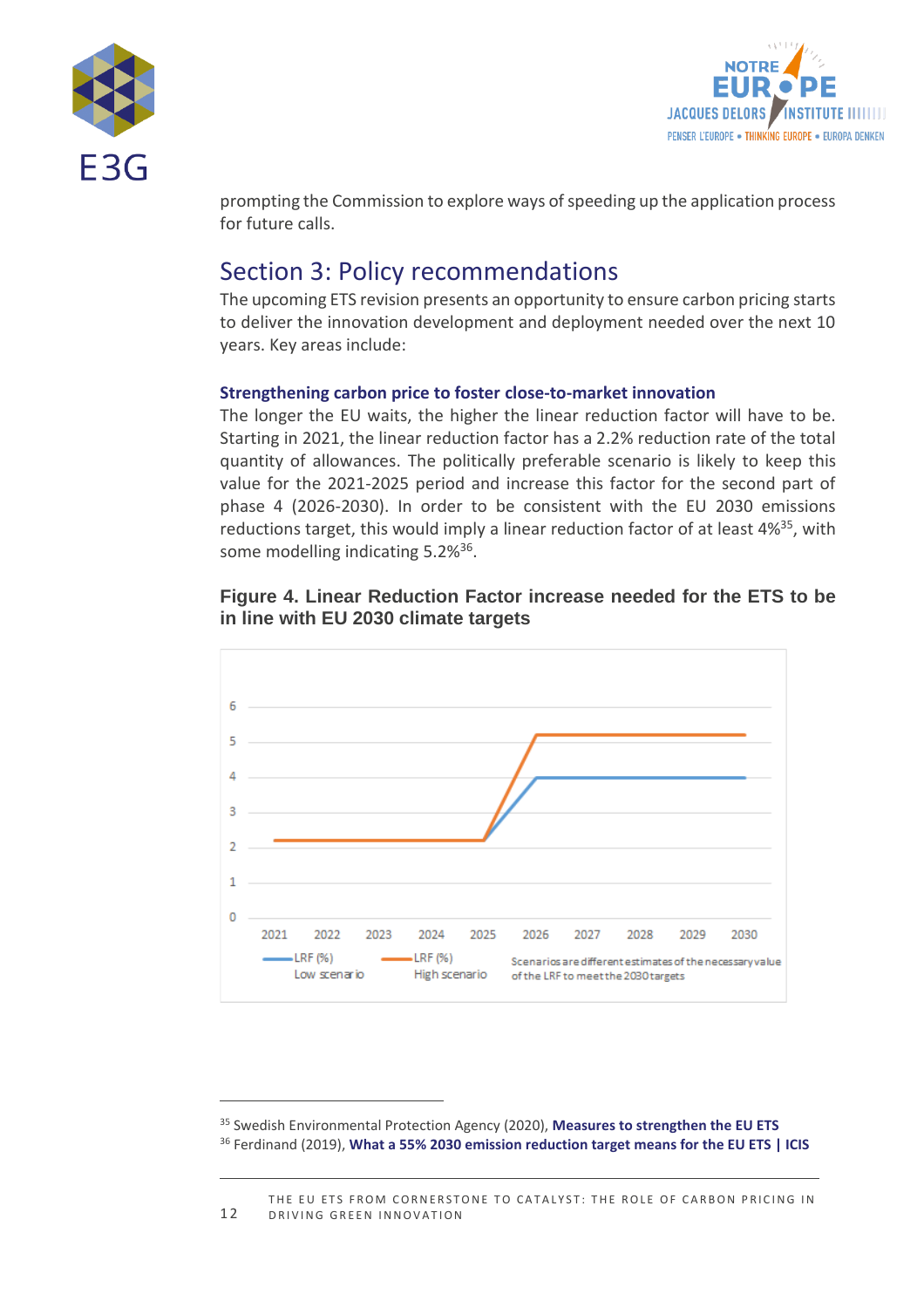



The European Commission must take into account the fact that negotiations surrounding the ETS revision could take roughly one and a half years, which would leave us with an implementation date of early 2023 at the earliest. Keeping that variable in mind before presenting the upcoming reduction factor is key to ensure visibility and certainty on long-term emissions for investors and to spur technological innovation.

A smooth increase would, first of all, ensure a higher carbon price and increase auction revenues for member state. In addition, it will ensure that polluting industries are effectively exposed to the carbon price signal, thereby increasing the incentive to invest in green innovative solutions.

#### **Reducing price volatility**

Implementing an EU-wide carbon floor price $37$  with a gradual increase over time (e.g. €30 in 2022, €70 in 2025 and €120 in 2030)<sup>38</sup> could help diminish the volatility of the carbon price, ensuring more predictability for investors and companies. Indeed, a carbon price floor would act as a driver to support investments at scale that have a long payoff period but need to occur in the years to come<sup>39</sup> to be fully effective in the fight against climate change. Moreover, strengthening the parameters of the MSR<sup>40</sup> during its reform could also help diminish price volatility.

While each member state is free to establish its own carbon floor price as the UK did in 2013, establishing one at European level would be more efficient, sending a positive signal to investors regarding price stability and ensuring a level playing field within the single market. Indeed, while the UK introduced such a mechanism back in 2013 at €18 and was supposed to increase to €33 by 2020, the government froze the price in 2016 to "limit the competitive disadvantage faced by business and reduce energy bills for consumers<sup>"41</sup>. The Netherlands also intended to set up a carbon floor for power generation plants with a starting price around €12/tCO2 in 2020 rising up to nearly €32 ten years later. However, with the outbreak of COVID-19 and its impacts on the economy, the government decided to postpone its entry into force. Setting a minimum price for the allowances that would increase over time, would help trigger investment in innovative clean technologies by ensuring that the carbon price does not drop under a predetermined level.

#### **Phasing out all free allocations of ETS allowances by 2025**

<sup>37</sup> Elkerbout (2018), **[Five myths about an EU ETS carbon price floor](https://www.ceps.eu/ceps-publications/five-myths-about-eu-ets-carbon-price-floor/)**

<sup>38</sup> Cleantech for Europe (2021), **[How can the EU lead the race to net zero?](https://www.cleantechforeurope.com/download-report)**

<sup>39</sup> Buck, Peter, Sartor (2021), **Enabling industry to invest [into a climate-neutral future before](https://static.agora-energiewende.de/fileadmin/Projekte/2020/2020_10_Clean_Industry_Package/A-EW_201_Enabling-industry-invest-before-2030_WEB.pdf)  [2030](https://static.agora-energiewende.de/fileadmin/Projekte/2020/2020_10_Clean_Industry_Package/A-EW_201_Enabling-industry-invest-before-2030_WEB.pdf)**

<sup>40</sup> Berghmans, Vailles (2020), **[Re-shaping the EU ETS as a safety net, not a driver](https://energypost.eu/re-shaping-the-eu-ets-as-a-safety-net-not-a-driver/)**

<sup>41</sup> UK Parliament (2018), **Carbon Price Floor (CPF) and the price support mechanism**

<sup>1 3</sup> THE EU ETS FROM CORNERSTONE TO CATALYST: THE ROLE OF CARBON PRICING IN DRIVING GREEN INNOVATION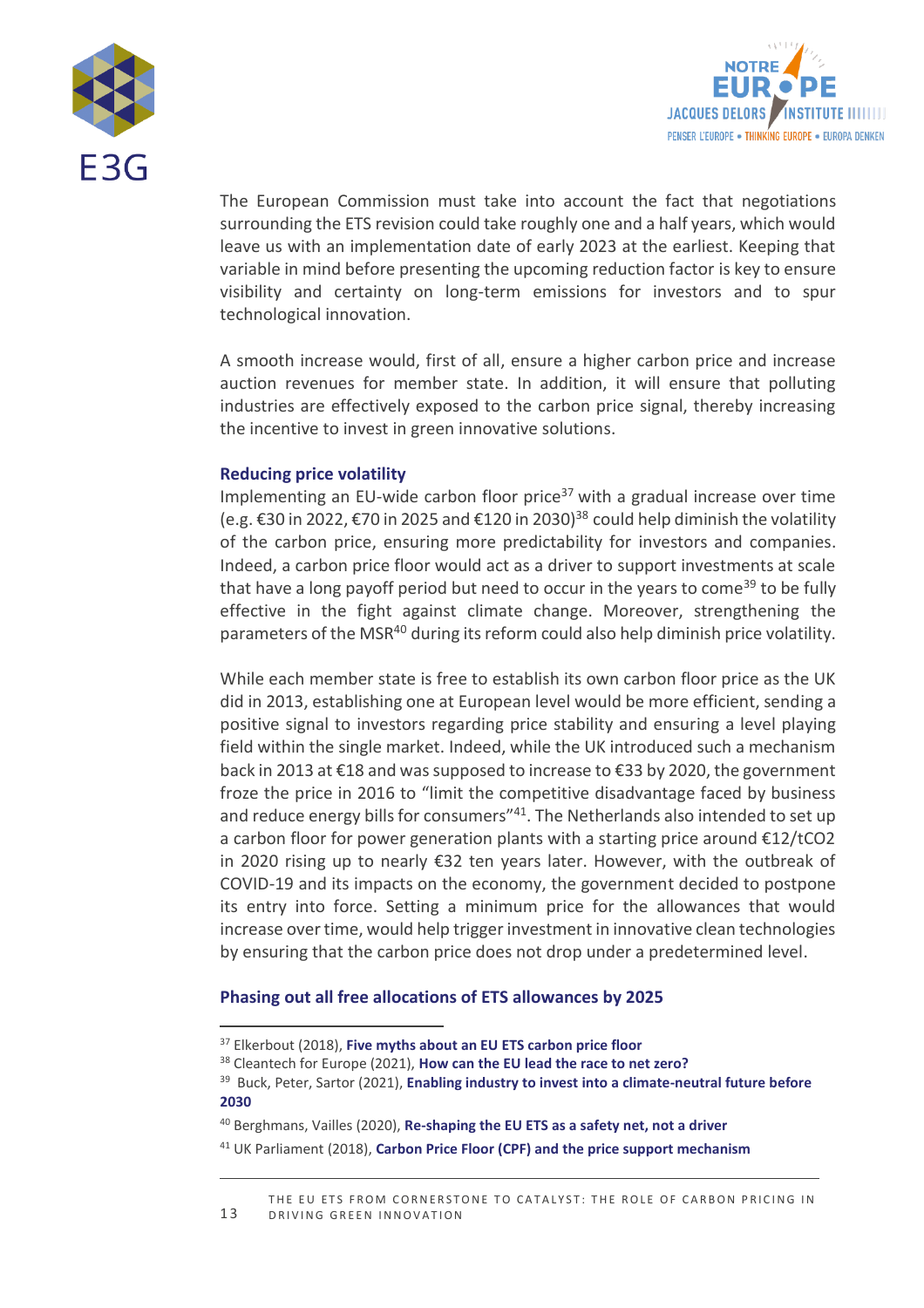



The Commission should signal its intention to rapidly reduce the number of free allowances allocated towards a full phase-out by 2025. Such a phase-out could be made more politically acceptable by ensuring that the additional revenues generated are used for the Innovation Fund or to fund EU-level Carbon Contracts for Difference to support the first generation of commercial climate-neutral industrial production sites. The Commission is, in parallel, exploring the option of alternative carbon leakage protection tools via its carbon border adjustment mechanism proposal due in June 2021 that should go hand in hand with the phasing-out.<sup>42</sup>

#### **Increasing the share of revenues from auctioning of ETS allowances dedicated to research & innovation**

The European Commission should increase the amount of funding available under the EU Innovation Fund, while ensuring that the selection process targets truly transformative innovative projects. In parallel, carbon revenues dedicated to innovation must be increased given that between 2013 and 2019, only 6,5% of the domestic use of revenues of the ETS were dedicated to R&D. As the use of the revenues is left to the discretion of the member state, the European Commission could propose that at least 10% of revenues are allocated to R&D. Finally, as the Modernisation Fund is brand new, the Commission should monitor its effectiveness and ensure efficient funding allocation, for example by reviewing spending at the halfway point (e.g. in 2025) and providing guidance if required.

## **Combining the ETS with ambitious regulatory policies to help pull through climate-neutral innovations**

In addition to the measures suggested above to ensure a strong carbon price signal and strengthened ETS, policymakers cannot neglect the rest of the policy framework. As argued above, the ETS is a helpful catalyser – an accelerator of existing, incremental innovations. To deliver the breakthrough leaps in technology development, and, critically, adoption, that we will need over the next 10 years, the ETS will need to be couched in a wider policy framework, drawing on marketbased and regulatory tools. An ambitious ETS reform, in combination with ambitious sector-specific regulatory changes, gives the EU the greatest chances to deliver on both its 2030 and 2050 climate objectives. The European Commission, Parliament and Council should therefore approach those policy choices in combination, to create the greatest possible synergies between price-based instruments (EU ETS, Effort Sharing Regulation, Energy Taxation Directive, Carbon Border Adjustment Mechanism) and regulatory instruments (Renewable Energy Directive, Energy Efficiency Directive, Energy Performance of Buildings Directive, Industrial Emissions Directive, etc.).

<sup>42</sup> Lamy, Leturcq, Pons (2020), **A European border carbon adjustment proposal – greening EU trade**

<sup>1 4</sup> THE EU ETS FROM CORNERSTONE TO CATALYST: THE ROLE OF CARBON PRICING IN DRIVING GREEN INNOVATION